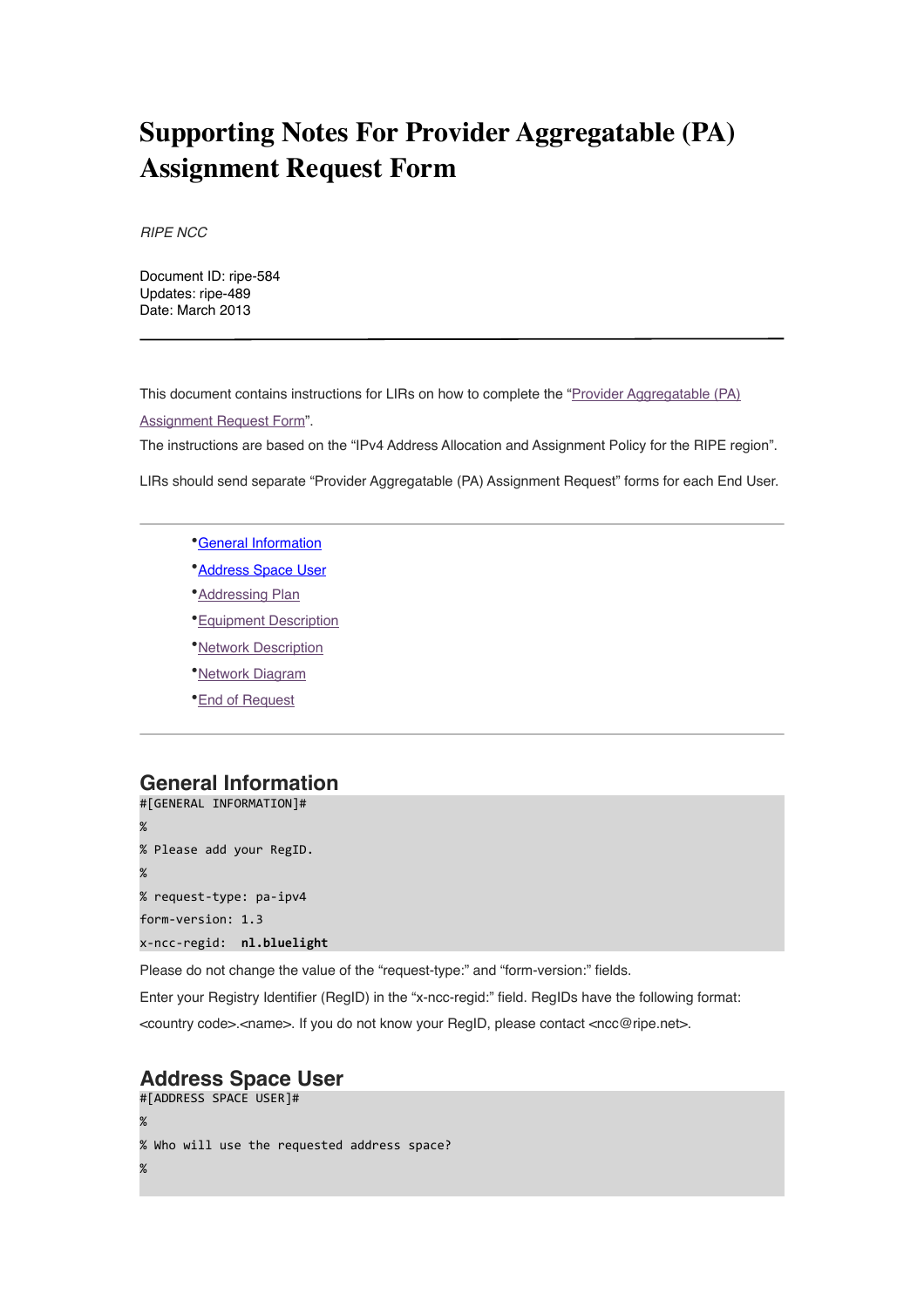```
%	legal-organisation-name:	North	SantaBank
organisation-location:			Santa	City,	NN
website-if-available:				http://www.nsb.nn
\%%		Does	this	End	User	already	have	address	space	that	can	be
% used for this assignment? (Yes/No)
\%%	space-available:	No
```
Enter the legal name and primary location of the organisation that will use this address space in the "legal-organisation-name:" and "organisation-location:" fields. If this End User has a website, enter the URL in the "website-if-available:" field. Otherwise, enter "none" in this field.

If there is any address space assigned to this End User that is not in use, indicate this in the "spaceavailable:" field. If you answer "yes", you can explain why the End User needs another assignment of address space in the "Network Description" section at the end of this form.

# <span id="page-1-0"></span>**Addressing Plan** #[ADDRESSING PLAN]# % How will the End User use this address space?

| %           |              |             |              |        |                           |
|-------------|--------------|-------------|--------------|--------|---------------------------|
| %           | Subnet       | Immediate   | Intermediate | Entire | Purpose                   |
| %           | size $(7nn)$ | Requirement | Requirement  | Period |                           |
|             |              |             |              |        |                           |
| subnet: /26 |              | 32          | 64           | 64     | Employee VPN Access       |
| subnet: /26 |              | 18          | 34           | 64     | <b>Financial Services</b> |
| subnet: /26 |              | 22          | 30           | 60     | Workstations              |
| subnet: /27 |              | 11          | 15           | 28     | <b>Public Services</b>    |
| subnet: /27 |              | 7           | 18           | 30     | Operations                |
| subnet: /24 |              | 176         | 192          | 240    | <b>Branch Offices</b>     |
| totals: /23 |              | 266         | 353          | 486    |                           |

number-of-subnets: **6**

% Will the End User return any address space?

#### address-space-returned: 85.118.187/24 to nl.bluelight in 3 months

The addressing plan shows how the End User will use the requested address space. You can repeat the "subnet" row as many times as needed. Delete any empty "subnet" fields before you send the request. In the "Subnet size (/nn)" column, enter a slash notation prefix for each subnet. Each entry should be large enough to contain the number of addresses needed for that subnet over the next time period.

In order to demonstrate the predicted growth of your network, you must provide an estimate of the address space you will require over three distinct periods: Immediate, Intermediate and the Entire period. Your estimates should include interfaces used for hosts, routers, gateways, terminal concentrators and any other machines requiring one or more network interfaces. These columns can either contain numbers (for example, 128) or slash notation prefixes (for example, /25). Multiple slash notation prefixes must be separated by comma(s) with no blank spaces (for example, /25,/27).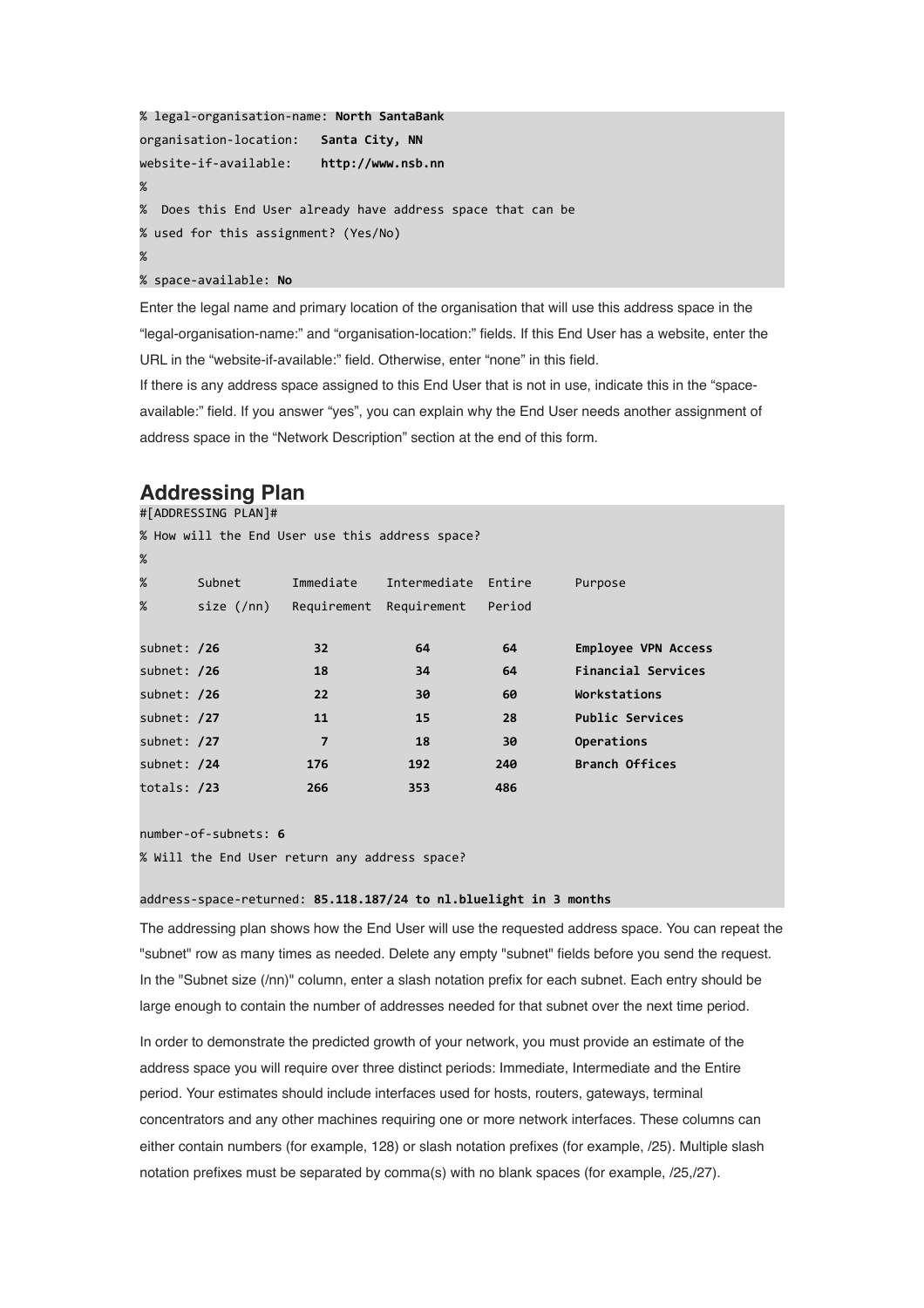Assignments' immediate utilisation should be at least 25% of the assigned space. After one year, this should be at least 50% of the space unless special circumstances are defined.

In the "Purpose" column, write a short description of each subnet. If needed, you can write a more detailed description in the "Network Description" section at the end of this form.

In the "totals" row, add the total of each column. The total of the "Subnet size (/nn)" column should be the total amount of address space you are requesting for this assignment.

In the "number-of-subnets:" field, enter the total number of subnets listed in the addressing plan.

The "netname:" should be a short, descriptive name for the network and should reflect the End User's organisation name. You should use the same "netname:" when you register this assignment in the RIPE Whois Database.

If there is any address space assigned to the End User that they will return, list each prefix in separate "address-space-returned:" fields. The expected time for renumbering is three months. You can use the following syntax: <x.x.x.x/xx> to <which LIR/ISP> in <time period> for this field.

### <span id="page-2-0"></span>**Equipment Description**

#[EQUIPMENT DESCRIPTION]# % % What equipment will be used and how will it use the % requested address space? equipment-name: **Core switches** manufacturer-name: **Cisco** model-number: 25xx other-data: **3 units** equipment-name: **Servers** manufacturer-name: **HP** model-number: **various** other-data: **40 units** equipment-name: **Firewalls** manufacturer-name: **Cisco** model-number: **PIX 515 E** other-data: **2 units, 8 IP addresses** equipment-name: **Workstations** manufacturer-name: **Dell** model-number: **GX150** other-data: **22 units, 1 IP address each** equipment-name: **Routers** manufacturer-name: **Cisco** model-number: 3825 other-data: **2 units** equipment-name: **Routers** manufacturer-name: **Cisco** model-number: **AS5300** other-data: **1 unit, 32 ports**